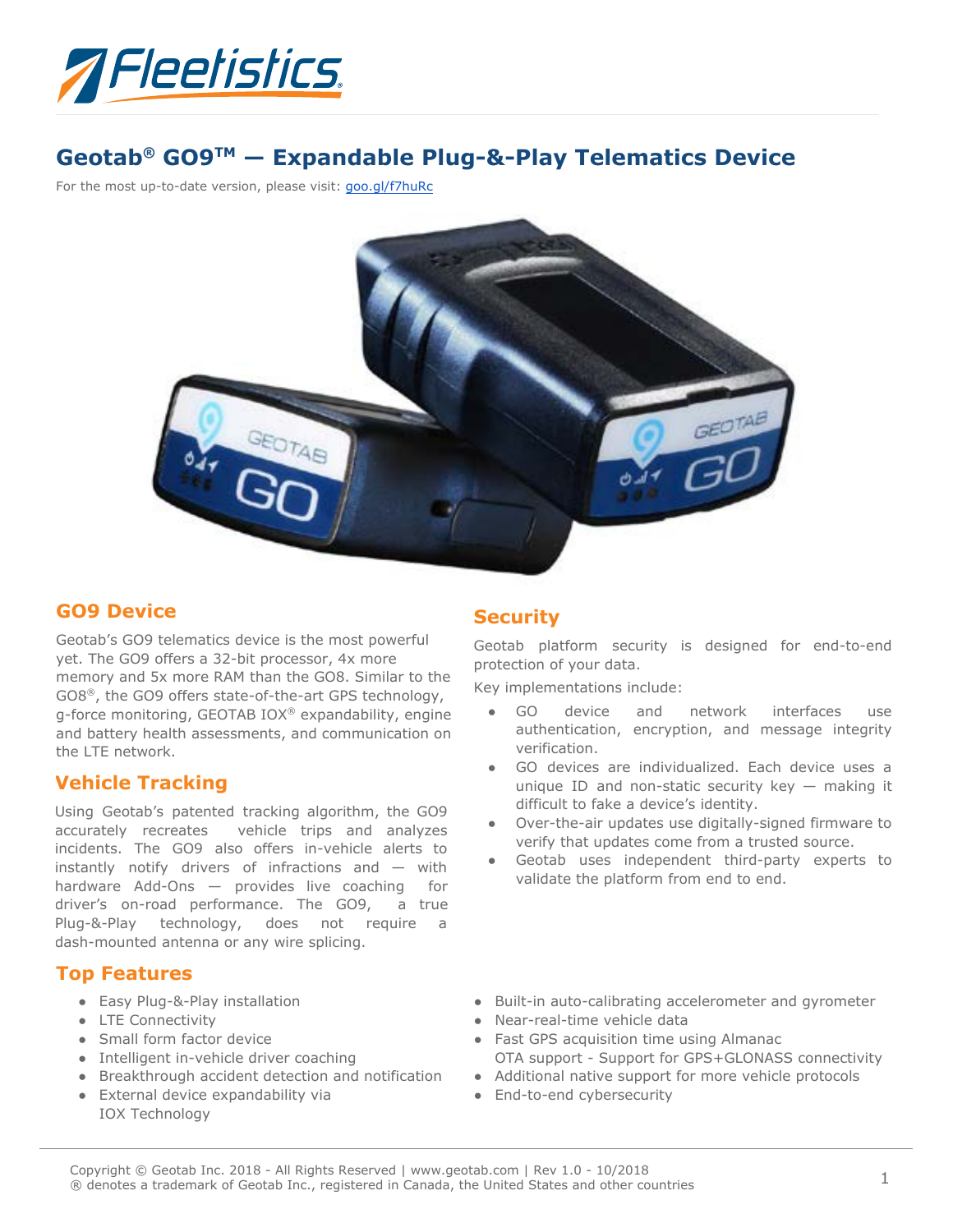

# **Technical Specifications and Features**

| Interfaces                            | <b>Engine Management</b><br>Legacy OBD (SAE J1850 PWM/VPW, ISO 9141-2, and ISO 14230 (KWP2000))<br>Single Wire CAN (GM 33.3 kbps, Fiat/Dodge 50 kbps)<br>ISO 15765 CAN (including WWH-OBD, GMLAN, VW TP2.0) @ 125/250/500 kbps<br>Medium Speed CAN @ 125/250/500 kbps<br>J1939-13 Type 2<br><b>TTL CAN</b><br>2- or 3-wire install support (for older vehicles/asset tracking) |
|---------------------------------------|--------------------------------------------------------------------------------------------------------------------------------------------------------------------------------------------------------------------------------------------------------------------------------------------------------------------------------------------------------------------------------|
|                                       | Input/Output<br><b>Buzzer</b><br>LEDs - Ignition, GPS, Cellular<br>IOX (more details below)<br>Internal GPS/Cellular antennas                                                                                                                                                                                                                                                  |
| Cellular                              | <b>GO9 LTE ATT (BETA)</b><br>LTE (CAT-1): Bands 2/4/5/12, 3G: Bands 2/5<br><b>GO9 LTE TMO (BETA)</b><br>Single Mode LTE (CAT-1): Bands 2/4/12<br><b>GO9 LTE VZW (BETA)</b><br>Single Mode LTE (CAT-1): Bands 4/13<br><b>3GPP Compliant</b>                                                                                                                                     |
| <b>GPS Receiver</b>                   | 72-channel engine (GPS/GLONASS)<br>Under 1 second Time-To-First Fix for hot and aided starts<br>Concurrent GPS & GLONASS system<br>A-GNSS<br>Accuracy: $\sim$ 2.5 m<br>FW upgrade in the field possible                                                                                                                                                                        |
| I/O<br>Expandability<br>Support (IOX) | Currently supports a combination of up to 5 of the following:<br>Driver ID<br>Hours of Service (HOS)<br>Garmin<br>Iridium Satellite<br>$AUX - 4$ per IOX (Digital or Analog)<br>Serial Port and Additional CAN for third-party device integration<br>Driver Feedback via external Buzzer and GOTALK<br>Substance Spreader<br>Relay control<br>Alert                            |
| Environmental<br>and EMC              | <b>Operating Temperature</b><br>$-40$ to $+85$ °C                                                                                                                                                                                                                                                                                                                              |
|                                       | SAE J1455 (More to come)<br>Thermal Shock (Section 4.1.3.2)<br>Mechanical Vibration (Section 4.10)<br><b>Operational Shock</b><br>Load Dump, Inductive Switching, Burst Transients, Starter Motor Engagement<br>(Section 4.13.2.2.1)<br>Coupled Transients (Section 4.13.2.2.2)<br>Electrostatic Discharge Handling, operational and non-operational (Section<br>4.13.2.2.3)   |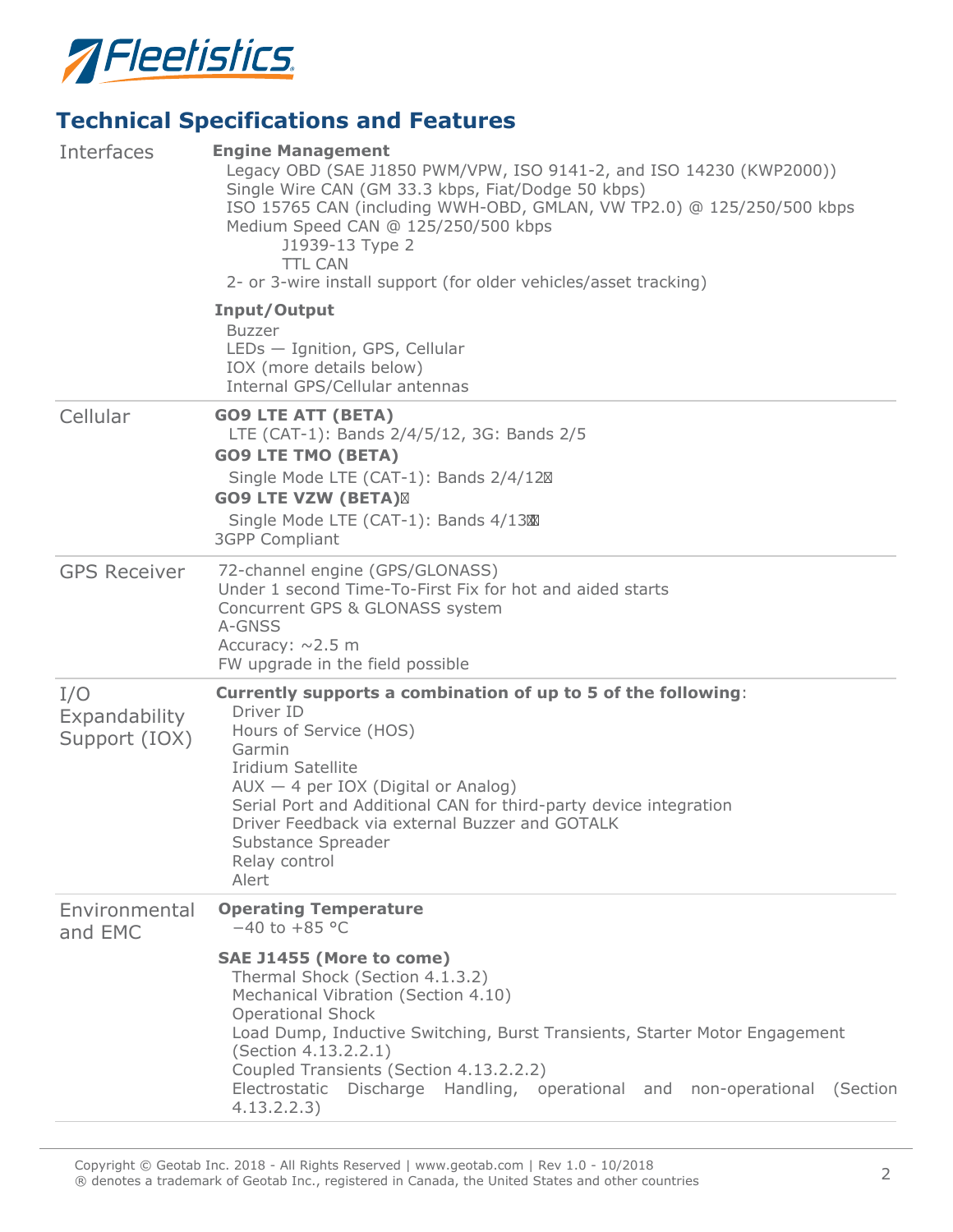

|                                         | Radiated Immunity<br>Radiated and Conducted Emissions, Performance class                                                                                                                                                                                                                                               |  |  |
|-----------------------------------------|------------------------------------------------------------------------------------------------------------------------------------------------------------------------------------------------------------------------------------------------------------------------------------------------------------------------|--|--|
| Accelerometer<br>& Gyroscope            | 3D accelerometer and 3D gyroscope. Full-scale acceleration range of $\pm 8g$ and an<br>angular rate range of $\pm 250$ dps<br>Acceleration and angular rate output data rate of 1.66 kHz                                                                                                                               |  |  |
| Mechanical                              | <b>Weight:</b> 70 g (0.15 lb)<br><b>Dimensions:</b> 75 mm $L \times 50$ mm W $\times$ 23 mm H<br><b>Housing: Flame retardant black ABS</b>                                                                                                                                                                             |  |  |
| Electrical                              | <b>Voltage</b><br>12 V and 24 V systems supported                                                                                                                                                                                                                                                                      |  |  |
|                                         | <b>Current</b> (at $12 \text{ V}$ )<br>Operating Mode: 60-300 mA<br>Operating mode + IOX: Up to 2 A<br>Sleep mode: 1.5 mA                                                                                                                                                                                              |  |  |
|                                         | Resettable overcurrent protection to IOX                                                                                                                                                                                                                                                                               |  |  |
| Compliance                              | Standards: FCC, IC, PTCRB<br>Carriers: T-Mobile, AT&T, VZW                                                                                                                                                                                                                                                             |  |  |
| Over The Air<br>(OTA) Support           | Firmware Updates: For maintenance, new features, and custom applications<br>Parameters: For turning additional features on/off<br>Almanac/Ephemeris Data: For quicker GPS latch                                                                                                                                        |  |  |
| In-cab Buzzer                           | <b>Decibel Output:</b> >85 dBA at 10 cm<br><b>Driver Feedback:</b> Harsh braking, harsh acceleration, harsh corners, over-revving,<br>excessive idling and speeding, engine based seatbelt violations (when available), and<br>custom<br><b>Test Mode:</b> Diagnostic beeps for validating GPS and wireless connection |  |  |
| Voltage<br>Recording                    | Curve-based voltage logging to detect weak batteries, failing alternators, and failing<br>starters.                                                                                                                                                                                                                    |  |  |
| $64-Mb$<br>Non-volatile<br>Flash Memory | Main Data Memory: Up to 80,000 logs in offline mode (out of coverage)<br>Accident Data Memory: Buffer records over 100 minutes of second-by-second data<br>Last 72 records (1.2 minutes)<br>$logS$ ).<br>instantly<br>(6,000)<br>are<br>sent<br>on<br>accelerometer-triggered accident-level events.                   |  |  |
| Recording<br>Parameters                 | Patented curve-based GPS/voltage/accelerometer/engine data logging algorithm for<br>fewer, more accurate data points.                                                                                                                                                                                                  |  |  |
| Intelligent<br>Ignition                 | Non-engine-based ignition detect on voltage and movement, allowing for 3-wire<br>installation. Ideal for older vehicles with no engine information and covert installation<br>for asset recovery.                                                                                                                      |  |  |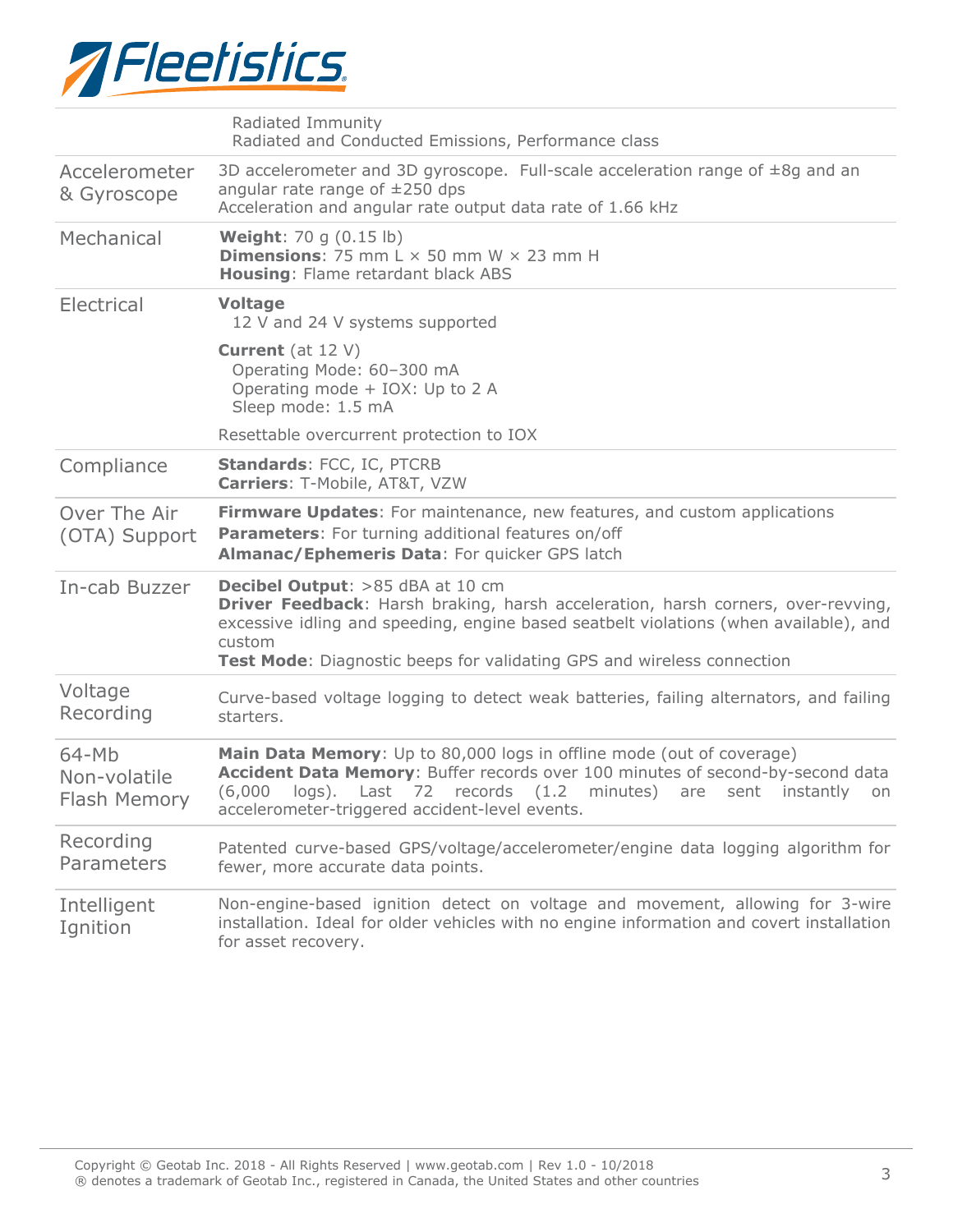

## **Preparing For Installation**

Before installing the GO device, please record the device serial number. The serial number is used to verify the communication status of the GO device.

Carefully read the device release notes (goo.gl/fZURff) or the vehicle specific installation notes (goo.gl/MCIXt0) to verify that we support your vehicle. If you have any questions or concerns, please consult your Authorized Reseller.

Ensure no dash warning lights are on in the vehicle while it is running, and all other functions, such as headlamps and flashers etc. work prior to installing the device.

**Before Installation, add the device to your MyGeotab database using the device serial number . This will ensure all data logged from point of install onward is sent to your database.**

## **Installation Instructions**



Read important related safety information and limitations of use following these installation instructions. Read and follow all instructions and warnings to prevent serious injury and/or vehicle damage.

**WARNING!** Prior to GO installation, read and follow important safety information including limitations of use located following these installation instructions. Always read and follow all safety information to prevent loss of vehicle control and serious injury.

**WARNING!** Some installations are not straightforward and must be completed by an Authorized Geotab Installer to ensure a secure installation. An unsecure device installation can cause poor electric and/or data connection that can lead to short circuits and fires or cause malfunctions of vehicle controls that can result in serious personal injury or significant damage to your vehicle. Some examples requiring professional installation from an Authorized Geotab Installer are:

- The OBD port location is such that the device protrudes and interferes with entering or exiting the vehicle, or located where it could be inadvertently kicked or bumped during vehicle operation
- The device isn't fully secured and so may come loose with vibrations or accidental contact
- An electrical harness or additional wiring is required
- Vehicle mounting modifications are required to secure the device, i.e. removing of panels; deformed/damaged OBD connector; or physical damage to the electrical wiring
- The device does not beep six times and power on when first installed
- The installer questions their ability to complete a secure installation according to these instructions

WARNING! Do not attempt to install, reconfigure, or remove any product from a vehicle while the vehicle is in motion or otherwise in operation. All installation, configuration, or removal must be done only in stationary vehicles which are securely parked. Attempting to service devices while the vehicle is in motion could result in malfunctions or accidents, leading to death or serious personal injury.

### **How to Install the GO Device**

1 Locate the vehicle's engine diagnostic port, typically found in the driver's area at or below knee level.

**Note**: Heavy-duty vehicles use a different connector system. Contact your Authorized Geotab Reseller for heavy-duty connector applications or for extension harnesses should it be necessary to place your device away from the engine diagnostic port.

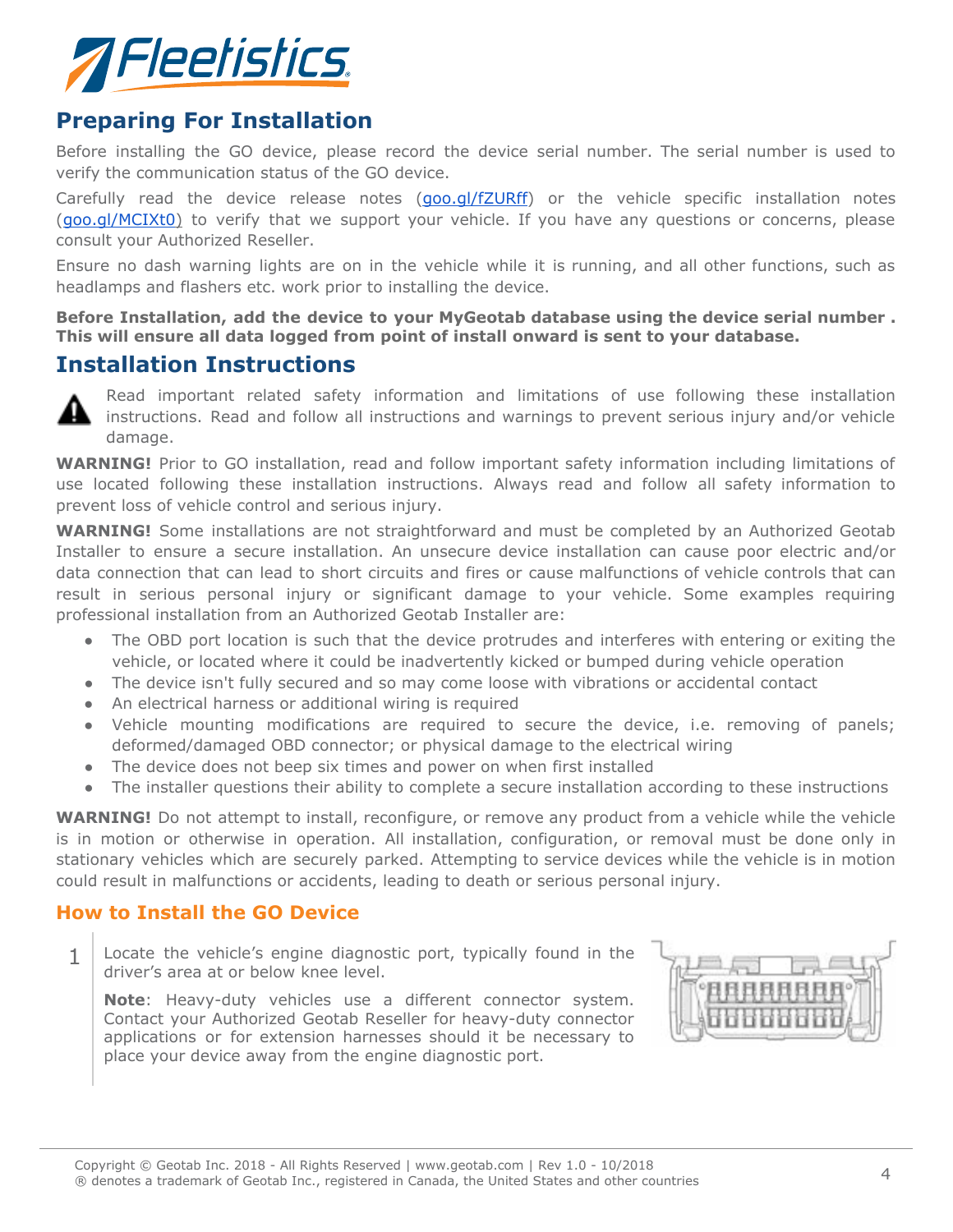

- $2$  Align the receiver end of the device with the engine diagnostic port and push in place. Please ensure the device is well connected to the diagnostic port. Once connected, the device emits 6 quick beeps.
- $3$  Once the device is connected and receives power, the LEDs on the front of the device start blinking then turn solid once completing the actions below.

Red LED - Device configuration

Green LED — Cellular network connectivity

Blue LED — GPS network connectivity

The device emits two quick beeps every 10 seconds during set-up. Initial startup may take several minutes to complete.

 $4$  Once all three LEDs turn solid, secure the device using the provided cable tie.

**Note**: The device is considered installed when the Green and Blue LEDs turn solid.

- 5 When performing under-dash installations with an extension harness, make sure the antenna side points upwards — towards the sky for faster GPS latch times. The GPS antenna in the **GO9** is located on the bottom of the device.
- $6 \mid$  Navigate to **installmygps.com** to verify that the device is communicating. In the space provided, enter your name, the company name, and the GO device serial number — found at the bottom of the device. Click **Log Install**.
- 7 After you click **Log Install**, the web page displays the current communication status of the device in GREEN or RED text. If the device is communicating, the status is displayed in GREEN text. If the device is not communicating, the status is displayed in RED text.

**Note**: If the device is not communicating, please ensure the GO device is installed correctly and try again.

**WARNING!** All in-vehicle devices and related cabling must be securely fastened and kept clear of all vehicle controls, including gas, brake and clutch pedals. This requires the use of a cable tie when securing the device or any extension harness to the OBD connector, securing both sides of the harness. If you do not use a cable tie, vibration in the vehicle can lead to a loose connection which could indirectly cause the vehicle's engine computer to fail, loss of vehicle control and cause serious injury. Inspect devices and







| <b>Installer Name:</b>    |  |
|---------------------------|--|
| <b>Installer Company:</b> |  |
| <b>Device Serial No:</b>  |  |
| Odometer:                 |  |
| Asset Number:             |  |